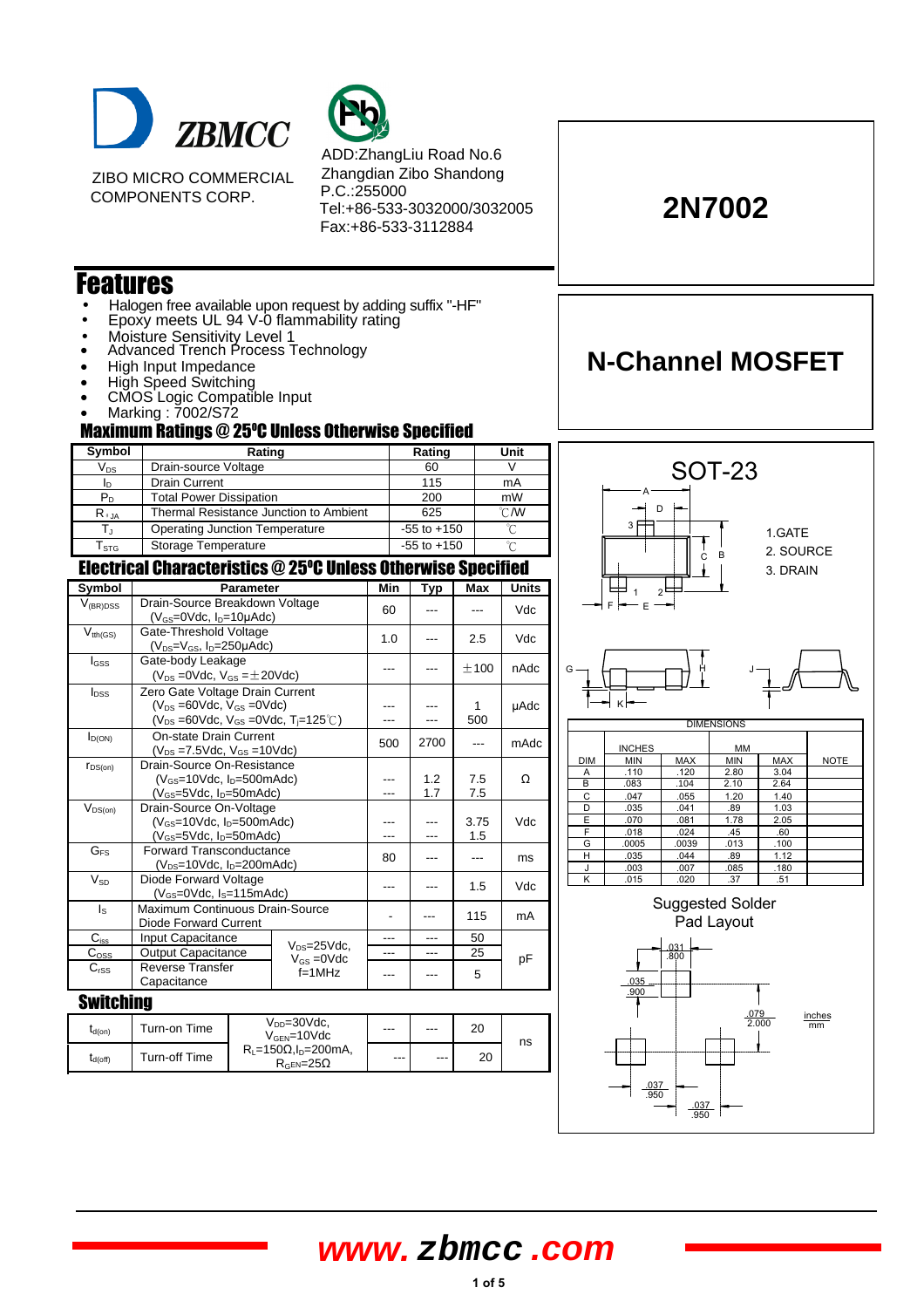### **2N7002**



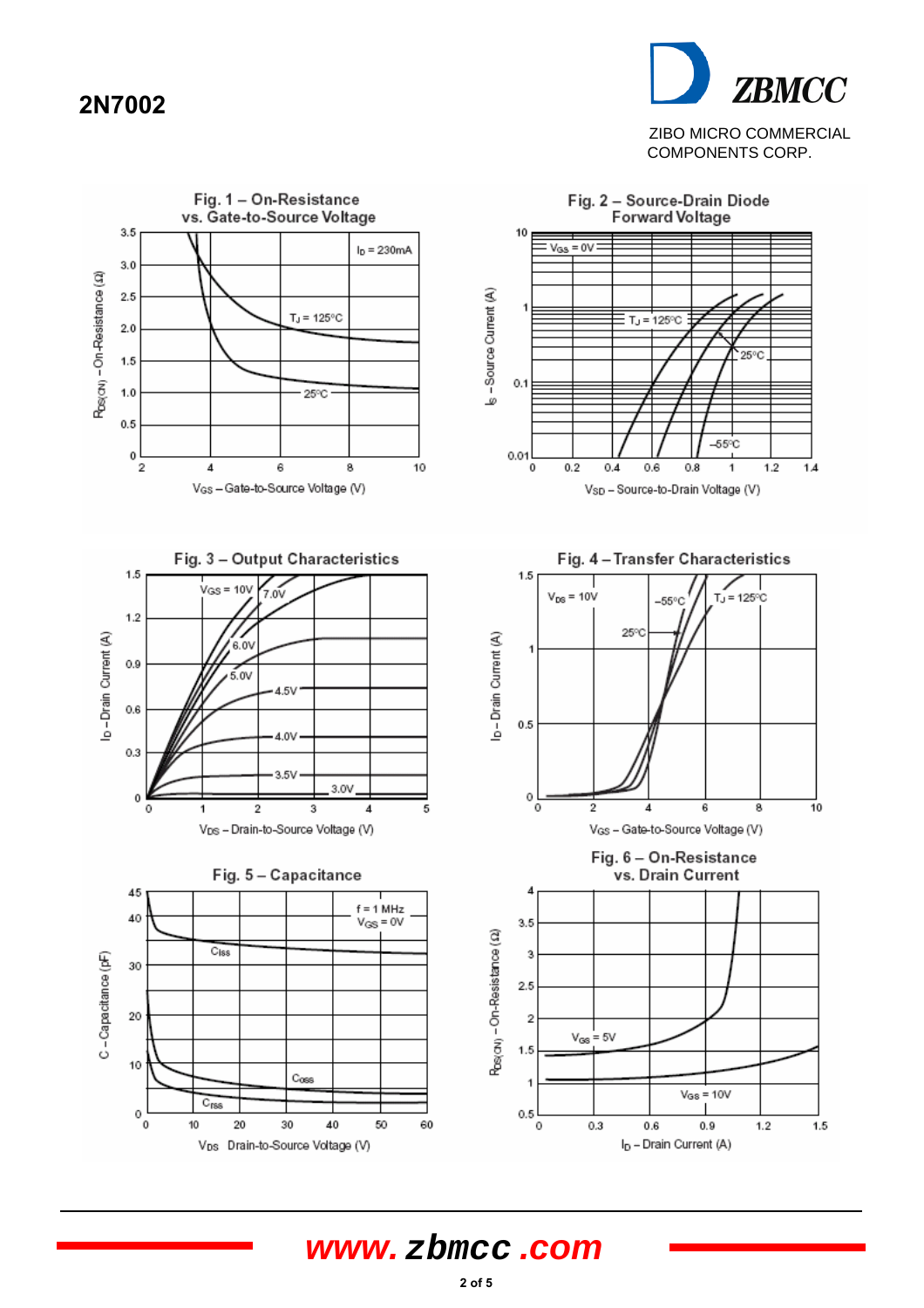# **ZBMCC** ZIBO MICRO COMMERCIAL COMPONENTS CORP.

### **2N7002**

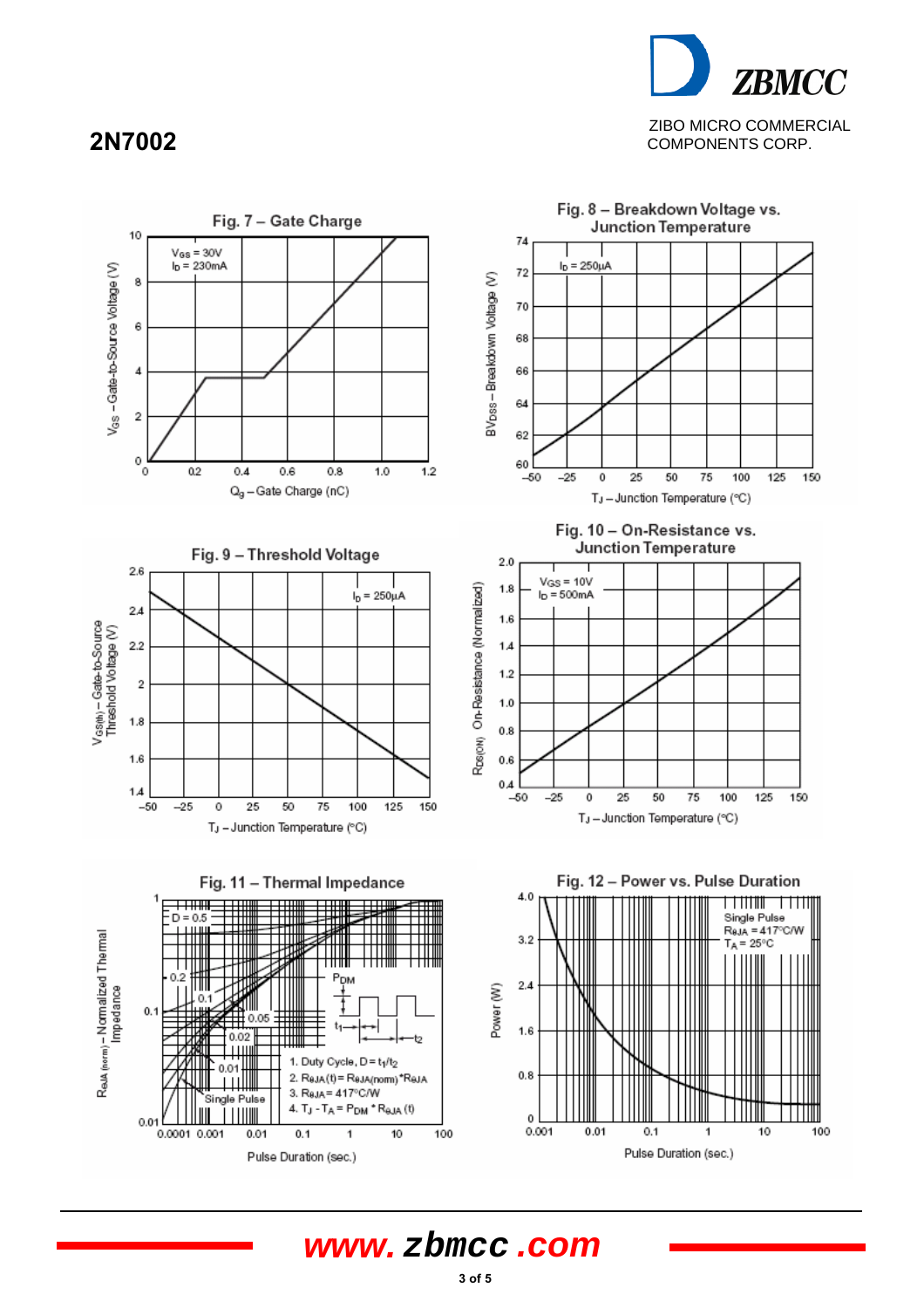### **2N7002**